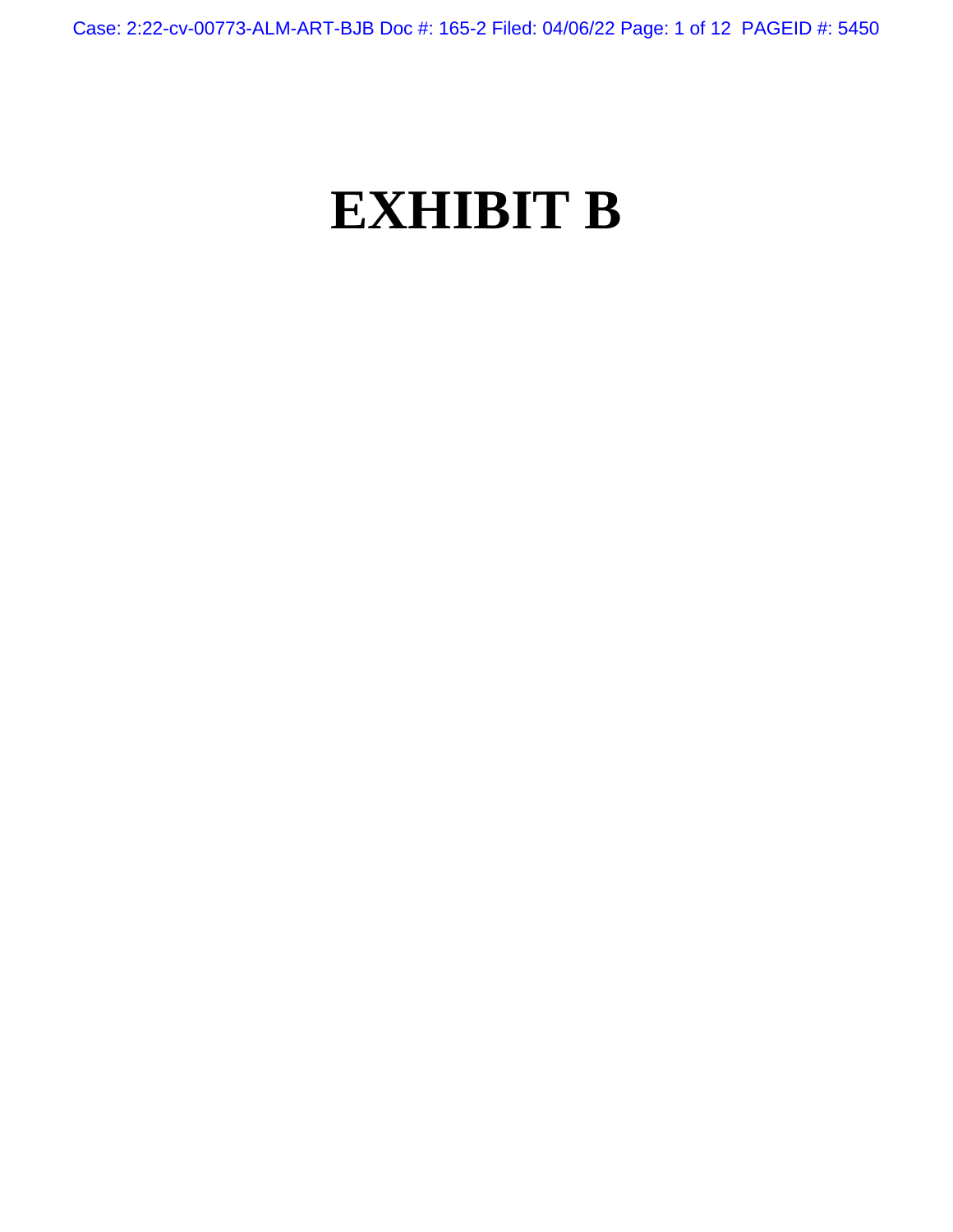Supreme Court of Ohio Clerk of Court - Filed March 29, 2022 - Case No. 2021-1210 Case: 2:22-cv-00773-ALM-ART-BJB Doc #: 165-2 Filed: 04/06/22 Page: 2 of 12 PAGEID #: 5451

## **IN THE SUPREME COURT OF OHIO**

| THE OHIO ORGANIZING       |                                   | Case No. 2021-1210                      |
|---------------------------|-----------------------------------|-----------------------------------------|
| COLLABORATIVE, et al.,    | $\bullet$                         |                                         |
|                           |                                   | <b>APPORTIONMENT CASE</b>               |
| Petitioners,              |                                   |                                         |
| v.                        | $\bullet$                         | Filed pursuant to S.Ct.Prac.R. 14.03(A) |
|                           | $\bullet$                         | and Section 9 of Article XI of the Ohio |
| <b>OHIO REDISTRICTING</b> | $\bullet$                         | Constitution to challenge a plan of     |
| COMMISSION, et al.,       |                                   | apportionment promulgated pursuant to   |
|                           |                                   | Article XI.                             |
| Respondents.              | $\bullet$<br>$\ddot{\phantom{0}}$ |                                         |
|                           |                                   |                                         |

# **PETITIONERS' THE OHIO ORGANIZING COLLABORATIVE, ET AL. JOINDER IN RENEWED MOTION FOR AN ORDER DIRECTING RESPONDENTS TO SHOW CAUSE AND MOTION TO SCHEDULE CONTEMPT HEARING FILED BY PETITIONERS BRIA BENNETT, ET AL. IN CASE NO. 2021-1198**

Alicia L. Bannon (PHV 25409-2022) Yurij Rudensky (PHV 25422-2022) Harry Black (PHV 25544-2022) BRENNAN CENTER FOR JUSTICE AT NYU SCHOOL OF LAW 120 Broadway, Suite 1750 New York, NY 10271 Tel: (646) 292-8310 Fax: (212) 463-7308 alicia.bannon@nyu.edu

Brian A. Sutherland (PHV 25406-2022) REED SMITH LLP 101 Second Street, Suite 1800 San Francisco, CA 94105 Tel: (415) 543-8700 Fax: (415) 391-8269 bsutherland@reedsmith.com

Peter M. Ellis (0070264)  *Counsel of Record*  M. Patrick Yingling (PHV 10145-2022) REED SMITH LLP 10 South Wacker Drive, 40th Floor Chicago, IL 60606 Tel: (312) 207-1000 Fax: (312) 207-6400 pellis@reedsmith.com mpyingling@reedsmith.com

*Attorneys for Petitioners The Ohio Organizing Collaborative, et al.* 

(listing of counsel for petitioners continued on next page)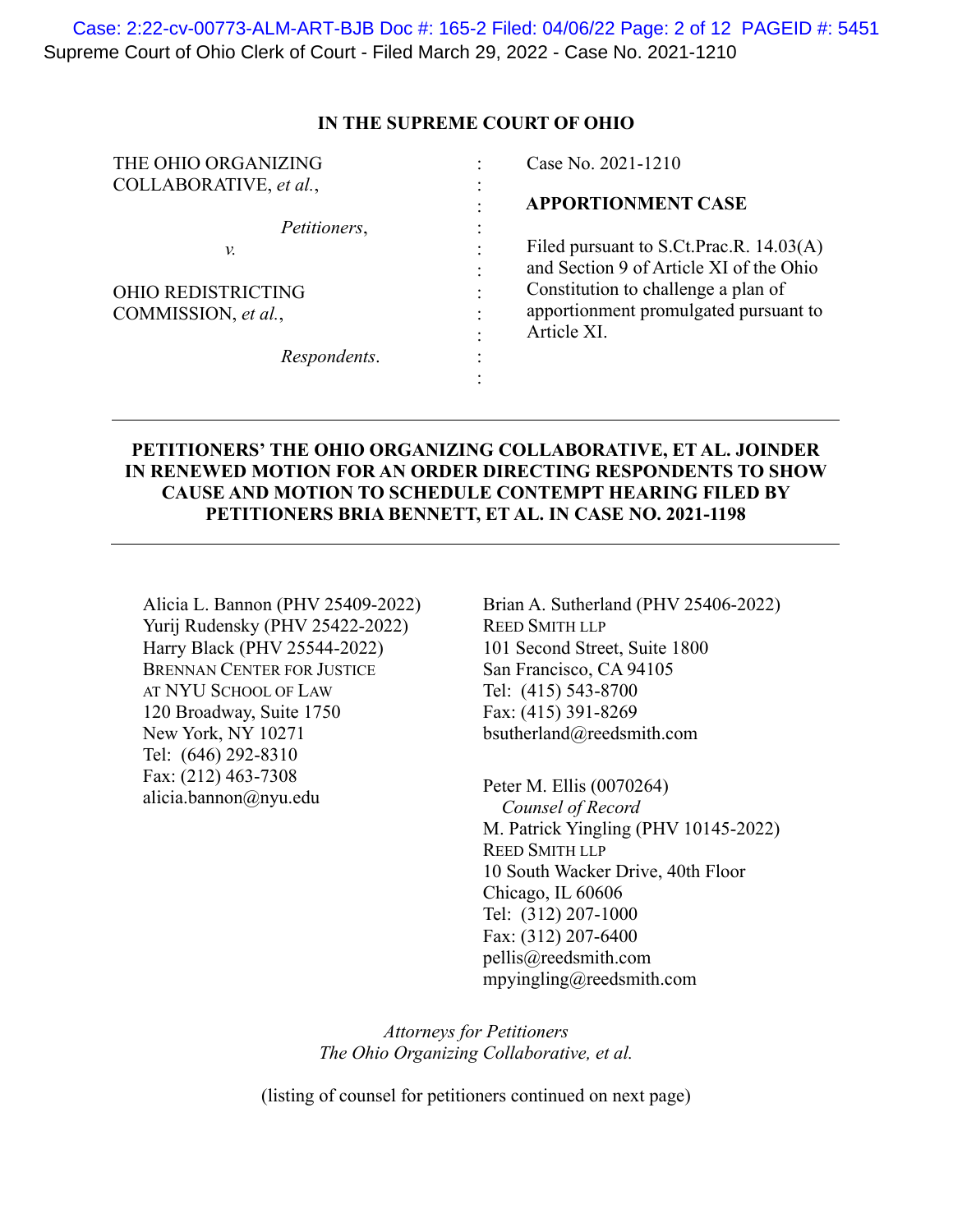Ben R. Fliegel (PHV 25411-2022) REED SMITH LLP 355 South Grand Avenue, Suite 2900 Los Angeles, CA 90071 Tel: (213) 457-8000 Fax: (213) 457-8080 bfliegel@reedsmith.com

Brad A. Funari (PHV 3139-2022) Danielle L. Stewart (0084086) Reed Smith Centre REED SMITH LLP 225 Fifth Avenue Pittsburgh, PA 15222 Tel: (412) 288-4583 Fax: (412) 288-3063 bfunari@reedsmith.com dstewart@reedsmith.com

*Attorneys for Petitioners The Ohio Organizing Collaborative, et al.* 

(counsel for respondents listed on next page)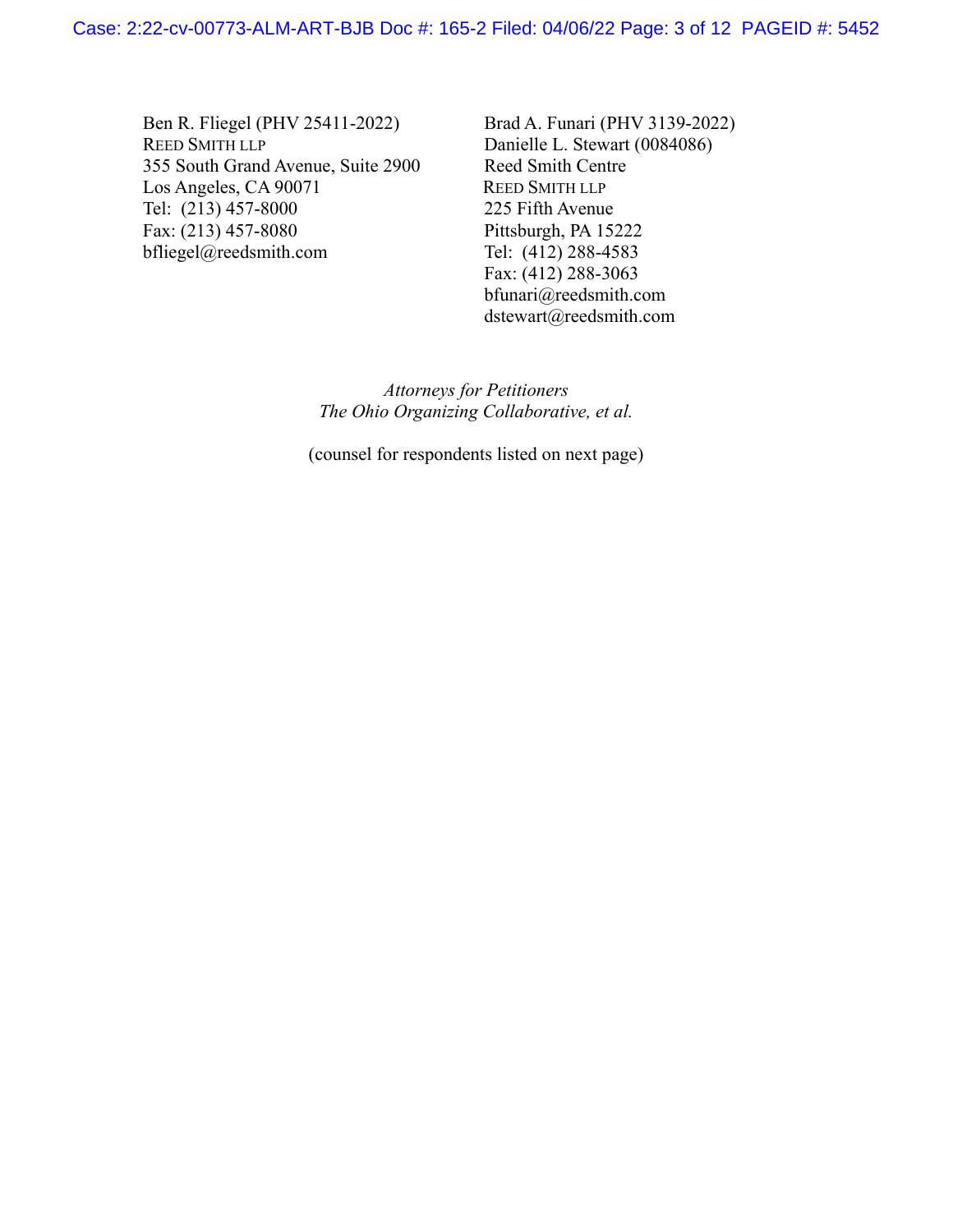#### **Counsel for Respondents**

C. Benjamin Cooper (0093103) *Counsel of Record*  Charles H. Cooper, Jr. (0037295) Chelsea C. Weaver (0096850) COOPER & ELLIOTT, LLC 305 West Nationwide Boulevard Columbus, Ohio 43215 Tel: (614) 481-6000 Fax: (614) 481-6001 benc@cooperelliott.com chipc@cooperelliott.com chelseaw@cooperelliott.com

*Special Counsel for Respondents Senator Vernon Sykes and House Minority Leader C. Allison Russo* Erik J. Clark (0078732)  *Counsel of Record*  Ashley Merino (0096853) ORGAN LAW LLP 1330 Dublin Road Columbus, Ohio 43215 Tel: (614) 481-0900 Fax: (614) 481-0904 ejclark@organlegal.com amerino@organlegal.com

*Counsel for Respondent Ohio Redistricting Commission*

(counsel for respondents listed on next page)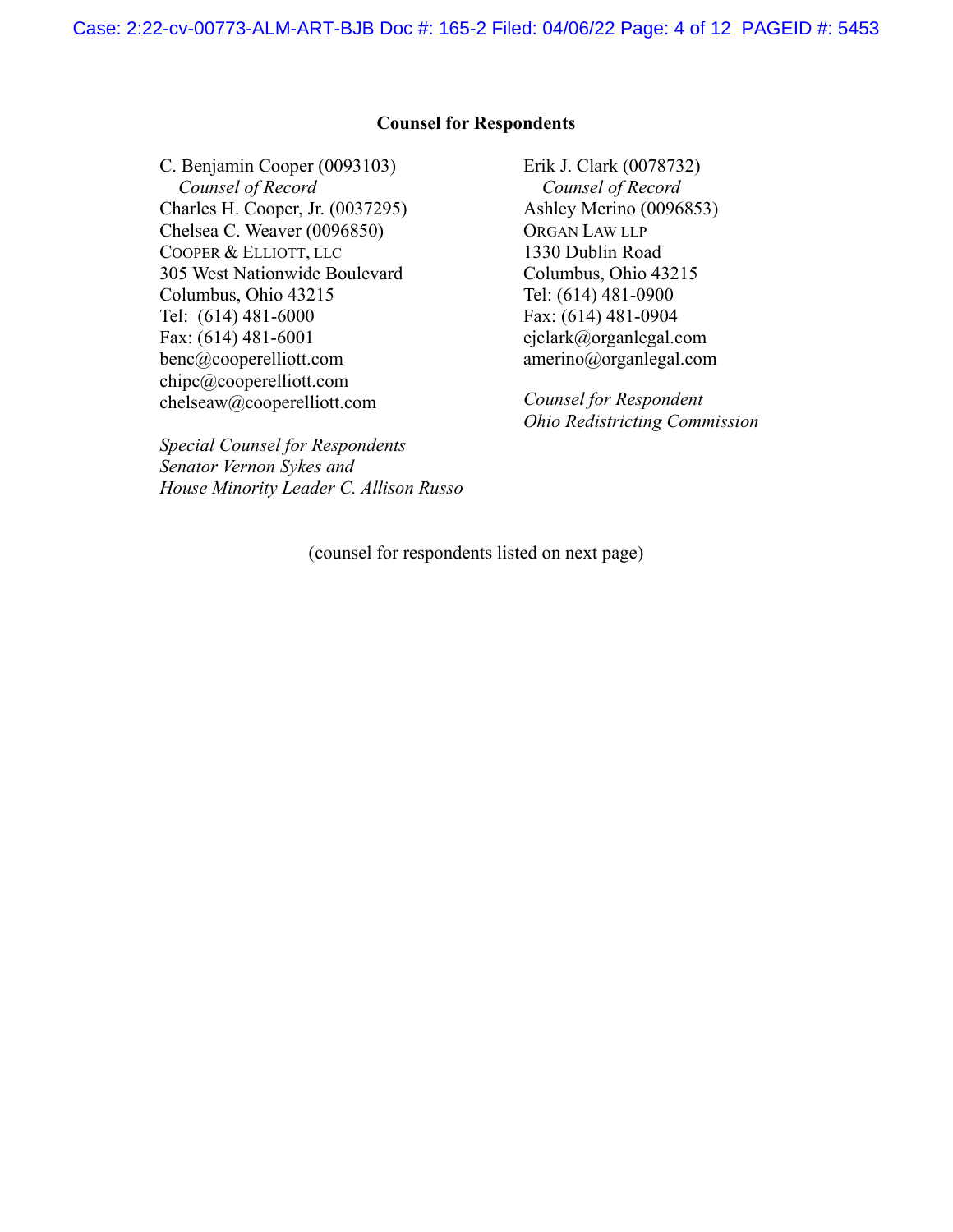# **Counsel for Respondents (Cont.)**

W. Stuart Dornette (0002955) Beth A. Bryan (0082076) Philip D. Williamson (0097174) TAFT STETTINIUS & HOLLISTER LLP 425 Walnut St., Suite 1800 Cincinnati, Ohio 45202-3957 Tel: (513) 381-2838 Fax: (513) 381-0205 dornette@taftlaw.com bryan@taftlaw.com pwilliamson@taftlaw.com

Phillip J. Strach Thomas A. Farr John E. Branch, III Alyssa M. Riggins Greg McGuire NELSON MULLINS RILEY & SCARBOROUGH LLP 4140 Parklake Ave., Suite 200 Raleigh, North Carolina 27612 Tel: (919) 329-3812 Fax: (919) 329-3799 phil.strach@nelsonmullins.com tom.farr@nelsonmullins.com john.branch@nelsonmullins.com alyssa.riggins@nelsonmullins.com greg.mcguire@nelsonmullins.com

*Counsel for Respondents Senate President Matt Huffman and House Speaker Robert Cupp* 

OHIO ATTORNEY GENERAL Bridget C. Coontz (0072919)  *Counsel of Record*  Julie M. Pfeiffer (0069762) Michael A. Walton (0092201)  *Assistant Attorneys General*  Michael J. Hendershot (0081842) *Deputy Solicitor*  30 E. Broad Street, 16th Floor Columbus, OH 43215 Tel: (614) 466-2872 Fax: (614) 728-7592 bridget.coontz@ohioago.gov julie.pfeiffer@ohioago.gov michael.walton@ohioago.gov michael.hendershot@ohioago.gov

*Counsel for Respondents Secretary of State Frank LaRose, and Auditor Keith Faber* 

John W. Zeiger (0010707) Marion H. Little, Jr. (0042679) Christopher J. Hogan (0079829) ZEIGER, TIGGES & LITTLE LLP 3500 Huntington Center 41 South High Street Columbus, Ohio 43215 Tel: (614) 365-9900 zeiger@litohio.com little@litohio.com hogan@litohio.com

*Counsel for Respondent Governor Mike DeWine*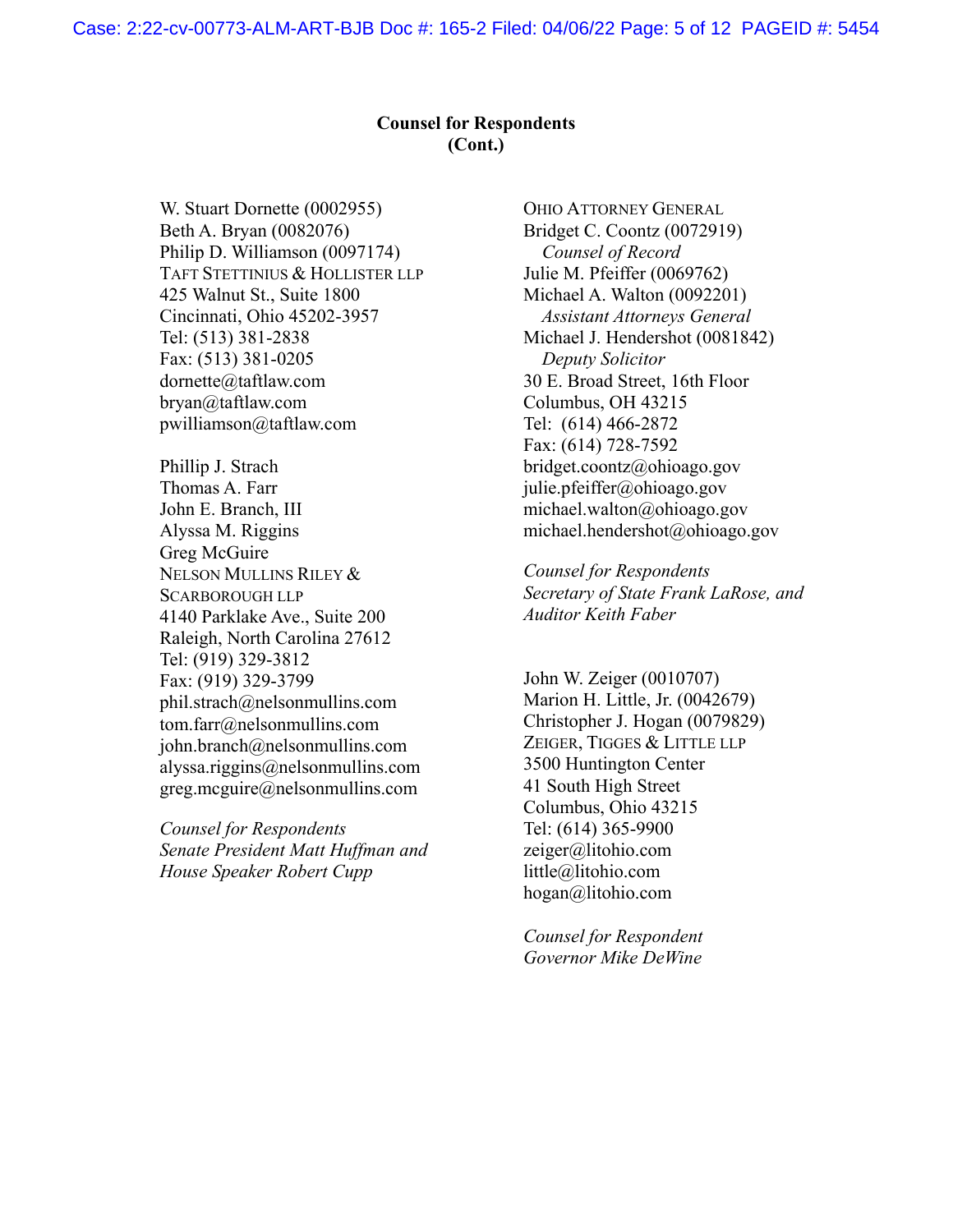#### **Counsel for** *Amici Curiae*

Subodh Chandra (0069233) Donald Screen (0044070)  *Counsel of Record*  THE CHANDRA LAW FIRM LLC The Chandra Law Building 1265 West 6th Street Cleveland, Ohio 44113 Tel: (216) 578-1700 subodh.chandra@chandralaw.com donald.screen@chandralaw.com

Janette McCarthy Wallace (0066257) Anthony P. Ashton\* Anna Kathryn Barnes\* **NAACP** Office of the General Counsel 4805 Mount Hope Drive Baltimore, MD 21215 Tel.: (410) 580-5777 jlouard@naacpnet.org aashton@naacpnet.org abarnes@naacpnet.org

Jon Greenbaum\* Ezra D. Rosenberg\* Pooja Chaudhuri\* LAWYERS' COMMITTEE FOR CIVIL RIGHTS UNDER LAW 1500 K Street, N.W., Ste. 900 Washington, D.C. 20005 Tel.: (202) 662-8600 jgreenbaum@lawyerscommittee.org erosenberg@lawyerscommittee.org pchaudhuri@lawyerscommittee.org

\*Not Admitted to the State Bar of Ohio

*Counsel for Amicus Curiae The Ohio State Conference of the NAACP* 

Stephanie Marie Chmiel (0087555) Mary Elizabeth Csarny (0097682) THOMPSON HINE LLP 41 S. High Street, Suite 1700 Columbus, OH 43215 Tel.: (614) 469-3247 Fax: (614) 469-3361 stephanie.chmiel@thompsonhine.com mary.csarny@thompsonhine.com

*Counsel for Amicus Curiae David Niven* 

Andrew William Garth (0088905)  *City Solicitor*  Emily Smart Woerner (0089349) *Deputy City Solicitor*  Shannon Doyle Price (0100744) *Assistant City Solicitor*  CITY OF CINCINNATI 801 Plum Street, Room 214 Cincinnati, Ohio 45202 Tel.: (513) 352-3307 Fax: (513) 352-1515 emily.woerner@cincinnati-oh.gov shannon.price@cincinnati-oh.gov

*Counsel for Amicus Curiae City of Cincinnati* 

Donald C. Brey (0021965) Ryan C. Spitzer (0093515) ISAAC WILES & BURKHOLDER, LLC Two Miranova Place, Suite 700 Columbus, Ohio 43215-5098 Tel.: (614) 221-2121 Facsimile: 614-365-9516 dbrey@isaacwiles.com

*Counsel for Amicus Curiae Renew Ohio*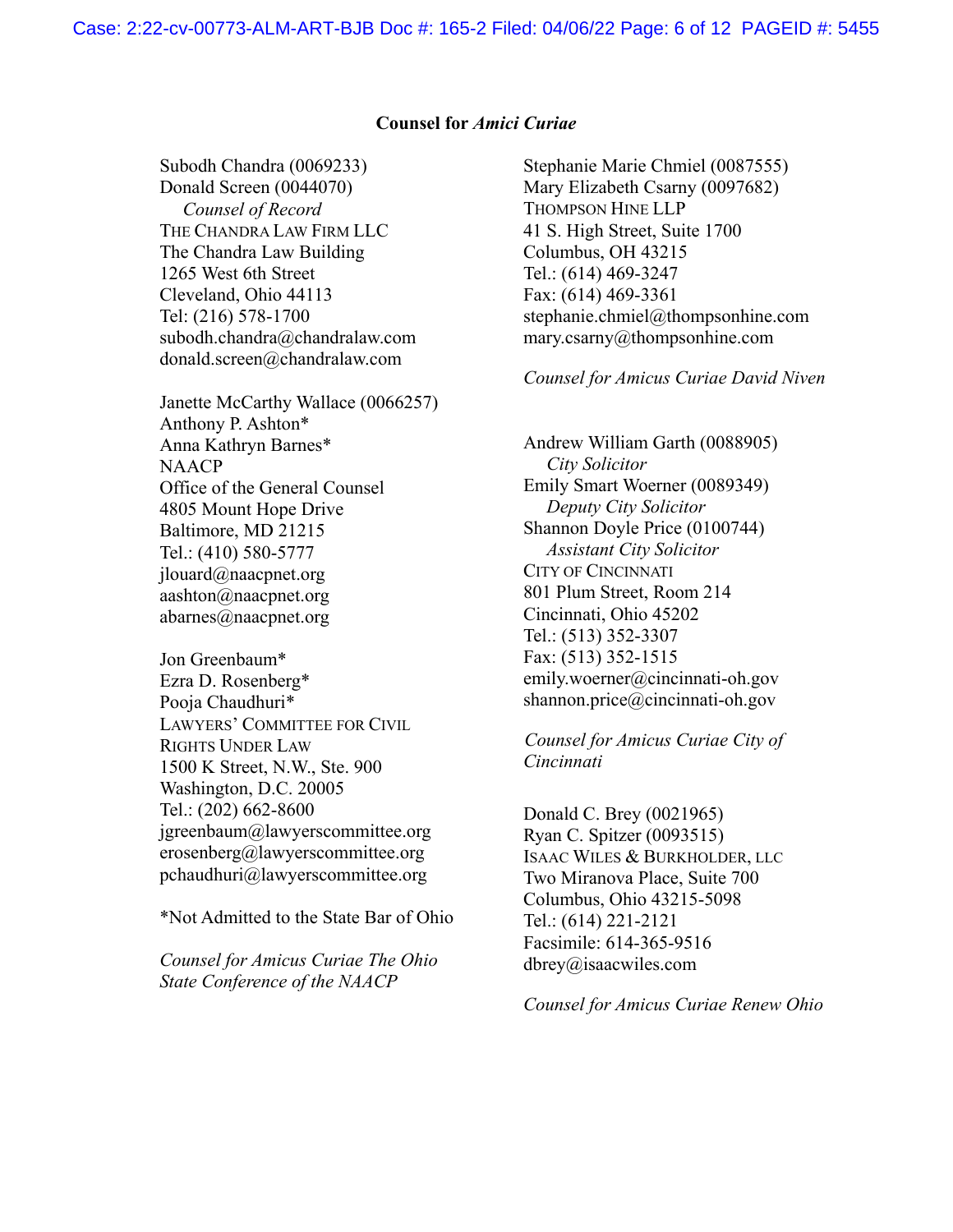## **STATEMENT OF JOINDER**

Petitioners The Ohio Organizing Collaborative et al. (the "OOC Petitioners") hereby join in the Renewed Motion for an Order Directing Respondents to Show Cause and to Schedule a Contempt Hearing filed by Petitioners Bria Bennett et al. (the "Bennett Petitioners") on March 29, 2022 in Case No. 2021-1198. For the reasons stated in the Bennett Petitioners' motion, the OOC Petitioners request that this Court require the Ohio Redistricting Commission (the "Commission") and each of its members to explain in detail:

- (1) Why they adopted a remedial plan on March 28, 2022 (the "Fourth Plan") that was, by their own admission, based on the Commission's plan of February 24, 2022 (the "Third Plan"), despite this Court's decision to "invalidate the [Third Plan] in its entirety," *League of Women Voters of Ohio v. Ohio Redistricting Comm'n*, 2022- Ohio-789 ("*LWV III*") ¶ 44, and this Court's repeated order that the Commission "draft and adopt an entirely new General Assembly district plan that conforms to the Ohio Constitution." *League of Women Voters of Ohio v. Ohio Redistricting Comm'n*, 2022-Ohio-342 ("*LWV II*") ¶ 67; *LWV III* ¶ 44.
- (2) Why they chose to adopt a remedial plan drafted almost exclusively by partisan staffers, outside of public view, despite this Court's directive that "*the commission* draft and adopt" a plan, with the drafting to "occur in public." *LWV III* ¶ 44 (emphasis in original); *see also LWV II* ¶ 67 ("We further order the commission to be reconstituted, to convene, and to draft and adopt" a new plan); *League of Women Voters v. Ohio Redistricting Comm'n*, 2022-Ohio-65 ("*LWV I*") ¶ 138 ("we order the commission to be reconstituted under Article XI, Section 1, to convene, and to ascertain and adopt" a new plan).
- (3) Why they adopted a remedial plan that continues to allocate competitive seats between Democrats and Republicans with gross asymmetry, despite this Court's repeated holding that plans may not allocate competitive districts between the two parties in a "monolithically disparate" fashion. *LWV II* ¶ 40; *LWV III* ¶ 34.
- (4) Why they refused to adopt a plan drafted and proposed by independent mapmakers selected by members of both parties, which does not contain the constitutional infirmities described in (1), (2), or (3).

OOC Petitioners request that the Court require Respondents to submit responses no later

than no later than 9:00 a.m. on Wednesday, March 30, 2022, and furthermore schedule a hearing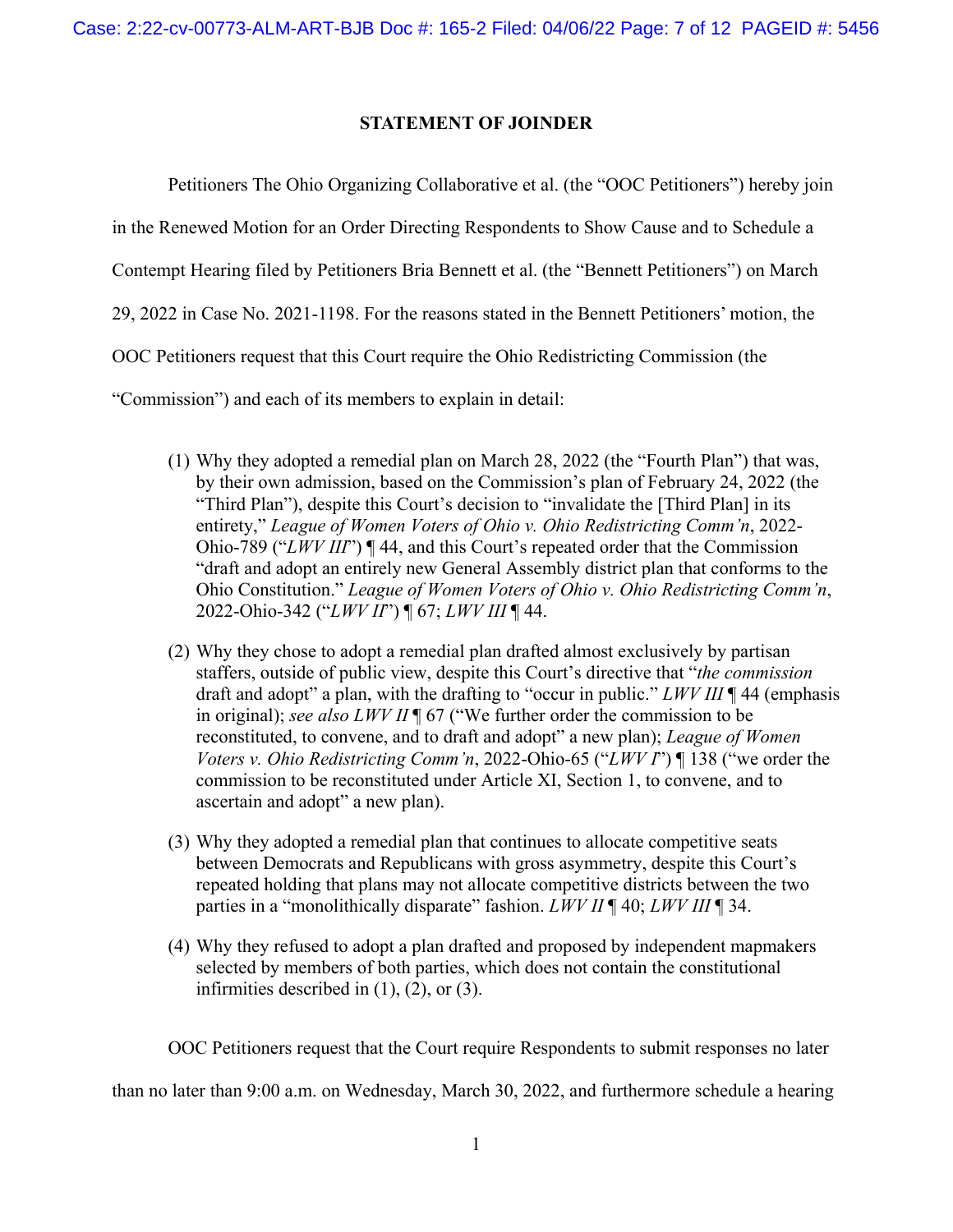on the motion on Thursday, March 31, 2022. OOC Petitioners also ask this Court to declare that no steps be taken to implement the Fourth Plan, including the making of any directives to local boards of election, pending resolution of this motion, in accordance with its "inherent authority . . . . to compel obedience of [its] lawfully issued orders." *Cramer v. Petrie*, 537 N.E.2d 882, 884 (Ohio 1994).

If the Court finds that Respondents' explanation for why the Commission did not adopt a constitutionally compliant plan using the process as ordered by the Court is inadequate, then in addition to the Court directing Respondents to take further action to comply with the Court's order, the Court should (a) find the Commission and, as the Court deems appropriate, individual Respondents, in contempt pursuant to R.C. 2705 and its inherent contempt power, (b) award OOC Petitioners' attorneys' fees under R.C. 2323.51, with any such fees issued against the Commission and its members jointly or severally, or apportioned between Respondents as the Court deems appropriate, or (c) order any other remedy that the Court deems appropriate.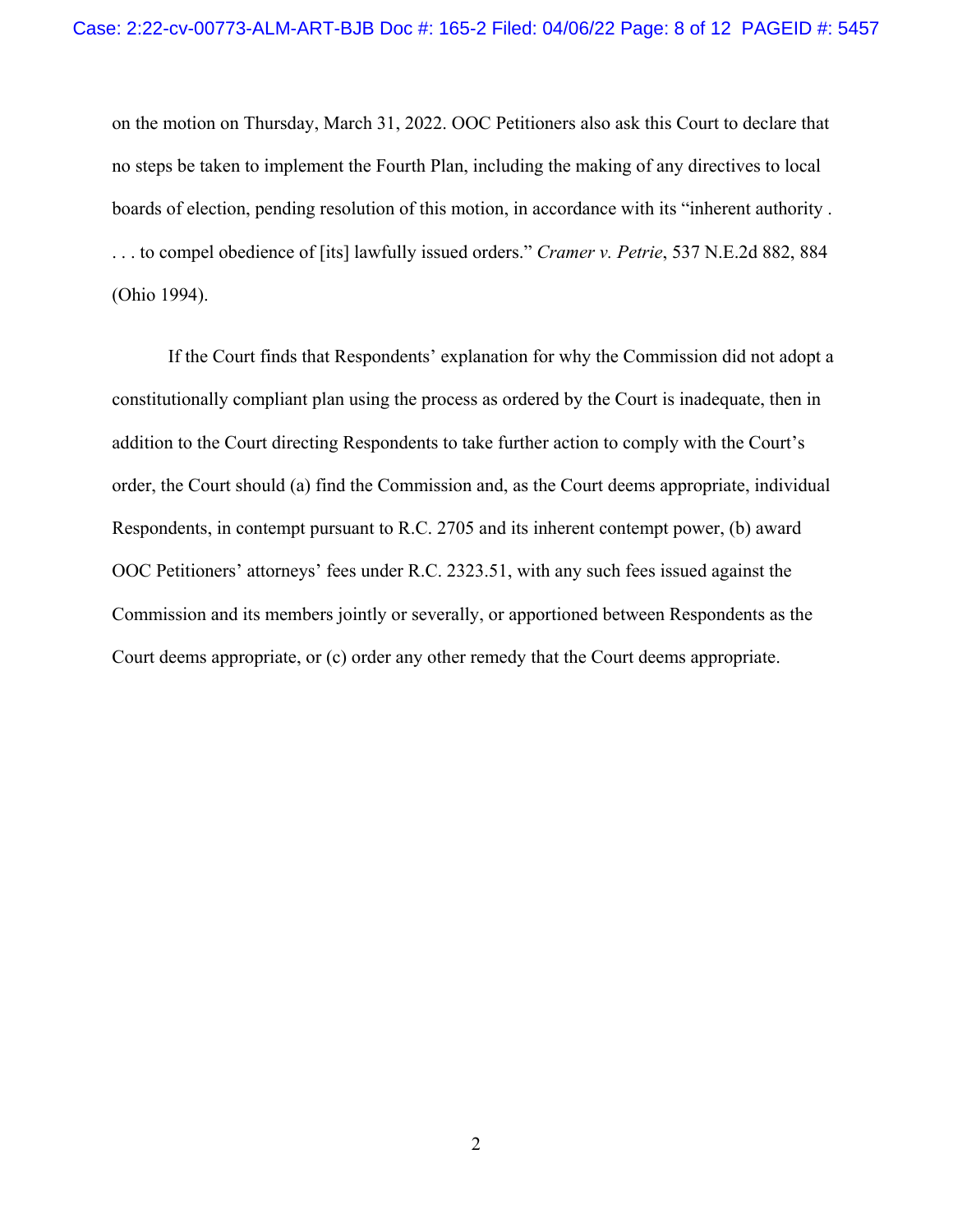Alicia L. Bannon (PHV 25409-2022) Yurij Rudensky (PHV 25422-2022) Harry Black (PHV 25544-2022) BRENNAN CENTER FOR JUSTICE AT NYU SCHOOL OF LAW 120 Broadway, Suite 1750 New York, NY 10271 Tel: (646) 292-8310 Fax: (212) 463-7308 alicia.bannon@nyu.edu

Ben R. Fliegel (PHV 25411-2022) REED SMITH LLP 355 South Grand Avenue, Suite 2900 Los Angeles, CA 90071 Tel: (213) 457-8000 Fax: (213) 457-8080 bfliegel@reedsmith.com

Dated: March 29, 2022 Respectfully submitted,

/*s*/ *Brian A. Sutherland* 

Brian A. Sutherland (PHV 25406-2022) REED SMITH LLP 101 Second Street, Suite 1800 San Francisco, CA 94105 Tel: (415) 543-8700 Fax: (415) 391-8269 bsutherland@reedsmith.com

Peter M. Ellis (0070264)  *Counsel of Record*  M. Patrick Yingling (PHV 10145-2022) REED SMITH LLP 10 South Wacker Drive, 40th Floor Chicago, IL 60606 Tel: (312) 207-1000 Fax: (312) 207-6400 pellis@reedsmith.com

Brad A. Funari (PHV 3139-2022) Danielle L. Stewart (0084086) Reed Smith Centre REED SMITH LLP 225 Fifth Avenue Pittsburgh, PA 15222 Tel: (412) 288-4583 Fax: (412) 288-3063 bfunari@reedsmith.com dstewart@reedsmith.com

*Attorneys for Petitioners The Ohio Organizing Collaborative, et al.*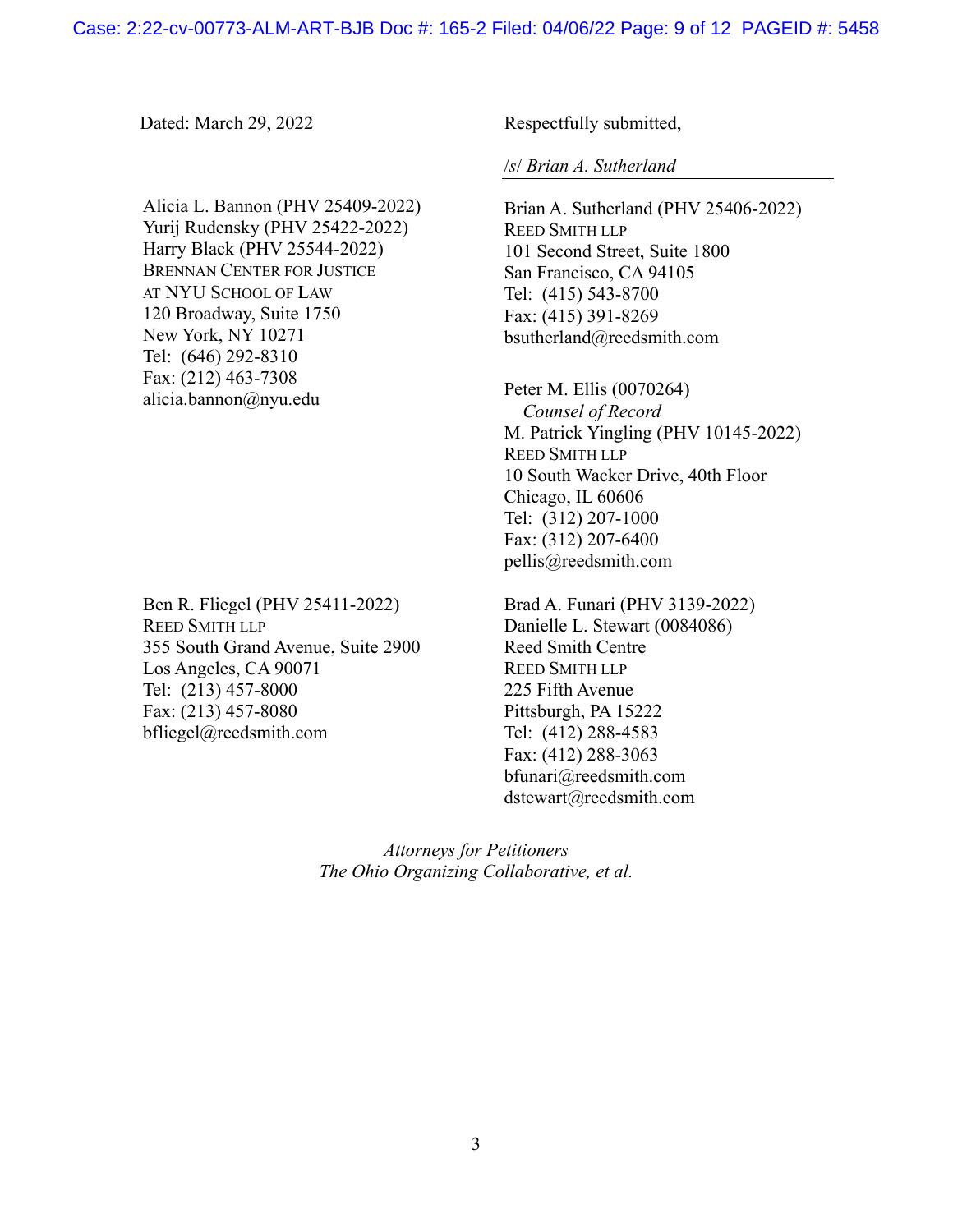# **CERTIFICATE OF SERVICE**

I, M. Patrick Yingling, hereby certify that, on March 29, 2022, I caused a true and correct

copy of the foregoing Joinder of Renewed Motion for an Order Directing Respondents to Show

Cause and Motion to Schedule Contempt Hearing Filed by Petitioner Bria Bennett, et al. in Case

No. 2021-1198 to be served by email upon the counsel listed below:

## **Counsel for Respondents**

W. Stuart Dornette (0002955) Beth A. Bryan (0082076) Philip D. Williamson (0097174) TAFT STETTINIUS & HOLLISTER LLP 425 Walnut St., Suite 1800 Cincinnati, Ohio 45202-3957 Tel: (513) 381-2838 Fax: (513) 381-0205 dornette@taftlaw.com bryan@taftlaw.com pwilliamson@taftlaw.com

Phillip J. Strach Thomas A. Farr John E. Branch, III Alyssa M. Riggins Greg McGuire NELSON MULLINS RILEY & SCARBOROUGH LLP 4140 Parklake Ave., Suite 200 Raleigh, North Carolina 27612 Tel: (919) 329-3812 Fax: (919) 329-3799 phil.strach@nelsonmullins.com tom.farr@nelsonmullins.com john.branch@nelsonmullins.com alyssa.riggins@nelsonmullins.com greg.mcguire@nelsonmullins.com

*Counsel for Respondents Senate President Matt Huffman and House Speaker Robert Cupp* 

(*counsel listing continued on next page*)

Erik J. Clark (0078732)  *Counsel of Record*  Ashley Merino (0096853) ORGAN LAW LLP 1330 Dublin Road Columbus, Ohio 43215 T: (614) 481-0900 F: (614) 481-0904 ejclark@organlegal.com amerino@organlegal.com

*Counsel for Respondent Ohio Redistricting Commission*

OHIO ATTORNEY GENERAL Bridget C. Coontz (0072919)  *Counsel of Record*  Julie M. Pfeiffer (0069762) Michael A. Walton (0092201)  *Assistant Attorneys General*  Michael J. Hendershot (0081842) *Deputy Solicitor*  30 E. Broad Street, 16th Floor Columbus, OH 43215 Tel: (614) 466-2872 Fax: (614) 728-7592 bridget.coontz@ohioago.gov julie.pfeiffer@ohioago.gov michael.walton@ohioago.gov michael.hendershot@ohioago.gov

*Counsel for Respondents Secretary of State Frank LaRose, and Auditor Keith Faber*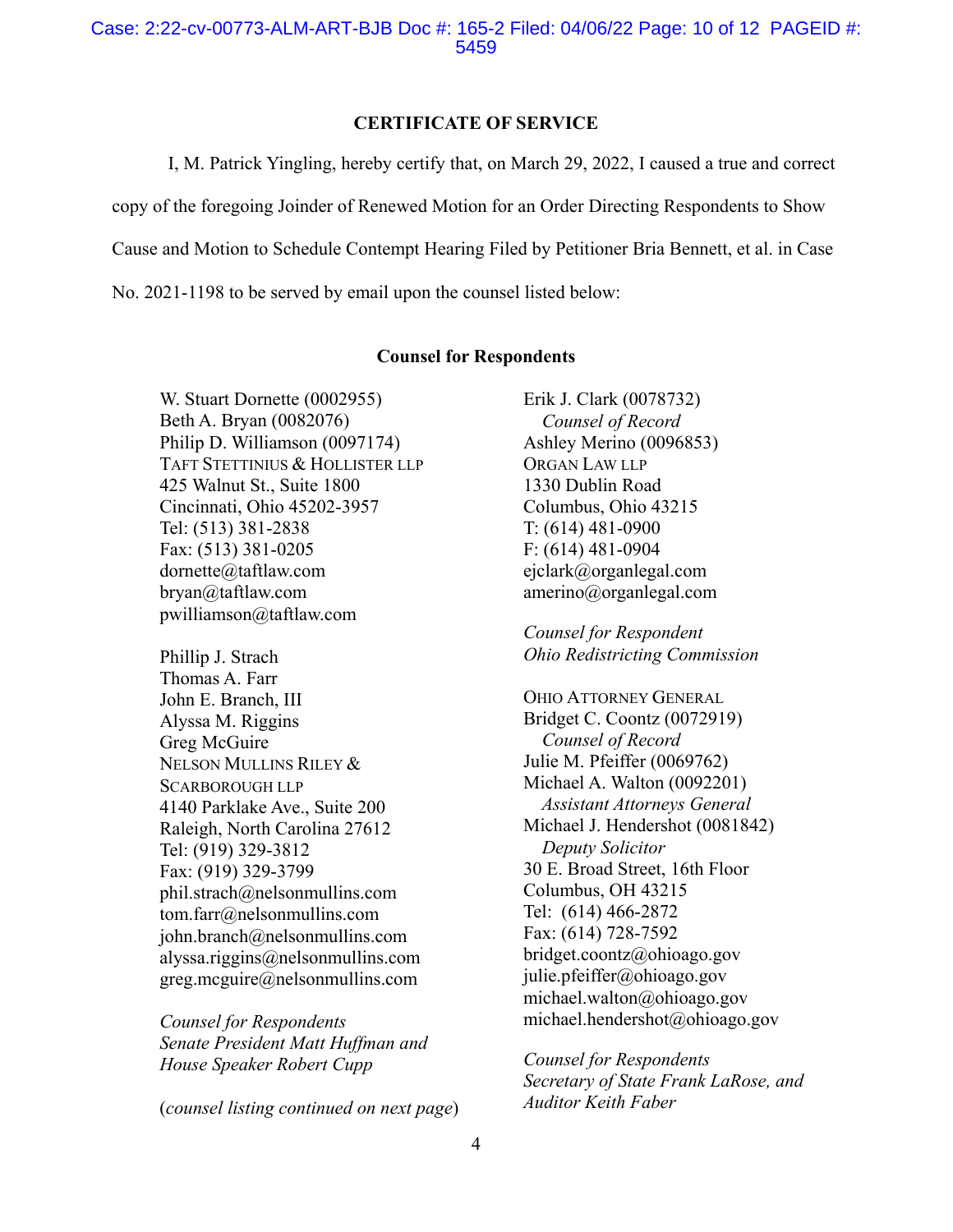## Case: 2:22-cv-00773-ALM-ART-BJB Doc #: 165-2 Filed: 04/06/22 Page: 11 of 12 PAGEID #: 5460

C. Benjamin Cooper (0093103) *Counsel of Record*  Charles H. Cooper, Jr. (0037295) Chelsea C. Weaver (0096850) COOPER & ELLIOTT, LLC 305 West Nationwide Boulevard Columbus, Ohio 43215 Tel: (614) 481-6000 Fax: (614) 481-6001 benc@cooperelliott.com chipc@cooperelliott.com chelseaw@cooperelliott.com

*Special Counsel for Respondents Senator Vernon Sykes and House Minority Leader C. Allison Russo*  John W. Zeiger (0010707) Marion H. Little, Jr. (0042679) Christopher J. Hogan (0079829) ZEIGER, TIGGES & LITTLE LLP 3500 Huntington Center 41 South High Street Columbus, Ohio 43215 Tel: (614) 365-9900 zeiger@litohio.com little@litohio.com hogan@litohio.com

*Counsel for Respondent Governor Mike DeWine*

#### **Counsel for** *Amici Curiae*

Subodh Chandra (0069233) Donald Screen (0044070)  *Counsel of Record*  THE CHANDRA LAW FIRM LLC The Chandra Law Building 1265 West  $6<sup>th</sup>$  Street Cleveland, Ohio 44113 Tel: (216) 578-1700 subodh.chandra@chandralaw.com donald.screen@chandralaw.com

Janette McCarthy Wallace (0066257) Anthony P. Ashton\* Anna Kathryn Barnes\* **NAACP** Office of the General Counsel 4805 Mount Hope Drive Baltimore, MD 21215 Tel.: (410) 580-5777 jlouard@naacpnet.org aashton@naacpnet.org abarnes@naacpnet.org \*Not Admitted to the State Bar of Ohio

*Counsel for Amicus Curiae The Ohio State Conference of the NAACP* 

Stephanie Marie Chmiel (0087555) Mary Elizabeth Csarny (0097682) THOMPSON HINE LLP 41 S. High Street, Suite 1700 Columbus, OH 43215 Tel.: (614) 469-3247 Fax: (614) 469-3361 stephanie.chmiel@thompsonhine.com mary.csarny@thompsonhine.com

#### *Counsel for Amicus Curiae David Niven*

Andrew William Garth (0088905)  *City Solicitor*  Emily Smart Woerner (0089349) *Deputy City Solicitor*  Shannon Doyle Price (0100744) *Assistant City Solicitor*  CITY OF CINCINNATI 801 Plum Street, Room 214 Cincinnati, Ohio 45202 Tel.: (513) 352-3307 Fax: (513) 352-1515 emily.woerner@cincinnati-oh.gov shannon.price@cincinnati-oh.gov

*Counsel for Amicus Curiae City of Cincinnati*